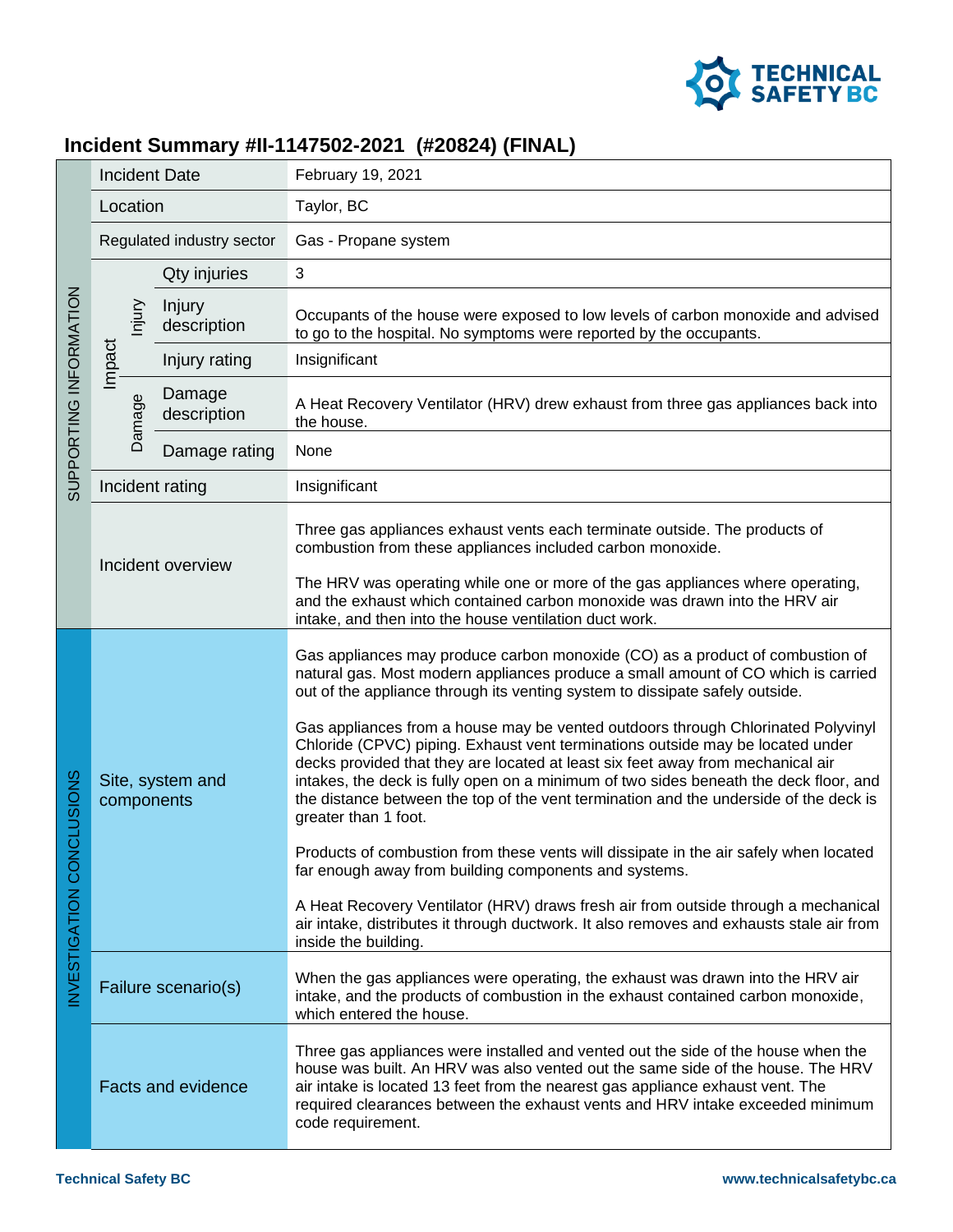

## **Incident Summary #II-1147502-2021 (#20824) (FINAL)**

|                                    | At a later date, a large deck was built on the side of the house, over top of where the<br>gas appliance vents are located. The clearance to the underside of the deck to the<br>vents was less than 1 foot and between the deck joists. The HRV intake vent is also<br>located under the deck.             |
|------------------------------------|-------------------------------------------------------------------------------------------------------------------------------------------------------------------------------------------------------------------------------------------------------------------------------------------------------------|
|                                    | The gas appliance vents were not extended when the deck was built.<br>The occupants of the house stated they were alerted by the house carbon monoxide<br>detector at approximately 0230 hours. The fire department measured 45 ppm CO in<br>the boiler room, and 24 ppm CO on the main floor of the house. |
|                                    | A gas contractor determined there were no leaks in the gas appliance venting<br>systems inside the house.                                                                                                                                                                                                   |
|                                    | Once carbon monoxide readings in the house returned to 0 ppm, the gas appliances<br>vents were extended out to the edge of the deck and were turned back on. The HRV<br>was turned back on, and no carbon monoxide was detected inside the house.                                                           |
| Causes and<br>contributing factors | It is highly likely that the deck over top of the gas appliance exhaust vents prevented<br>the exhaust gases from dissipating outside. Exhaust was trapped under the deck,<br>and the HRV air intake drew the exhaust inside, which distributed exhaust with<br>carbon monoxide throughout the house.       |



13 feet clearance between closest exhaust vent and HRV intake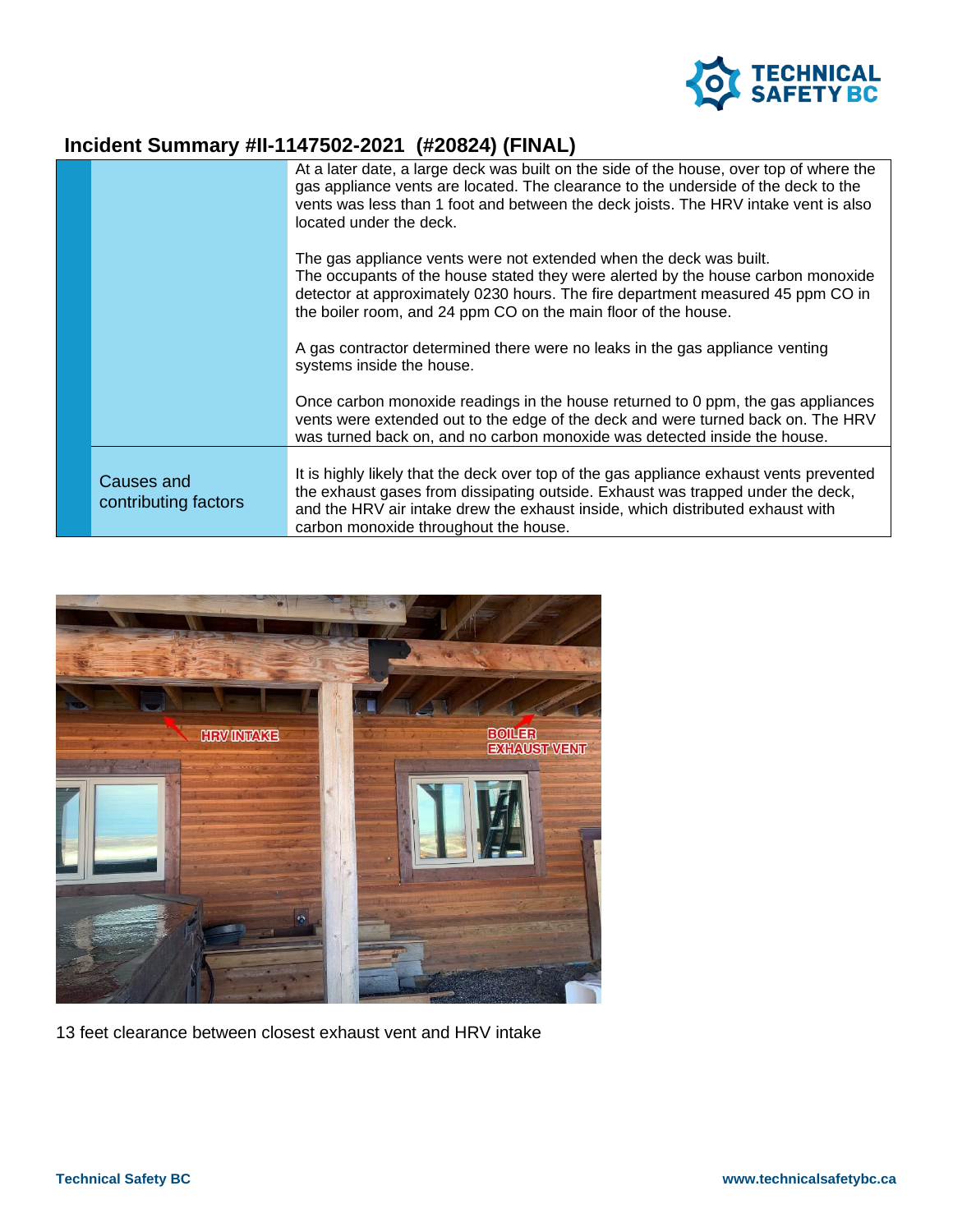



Appliance exhaust vents. Temporary extensions added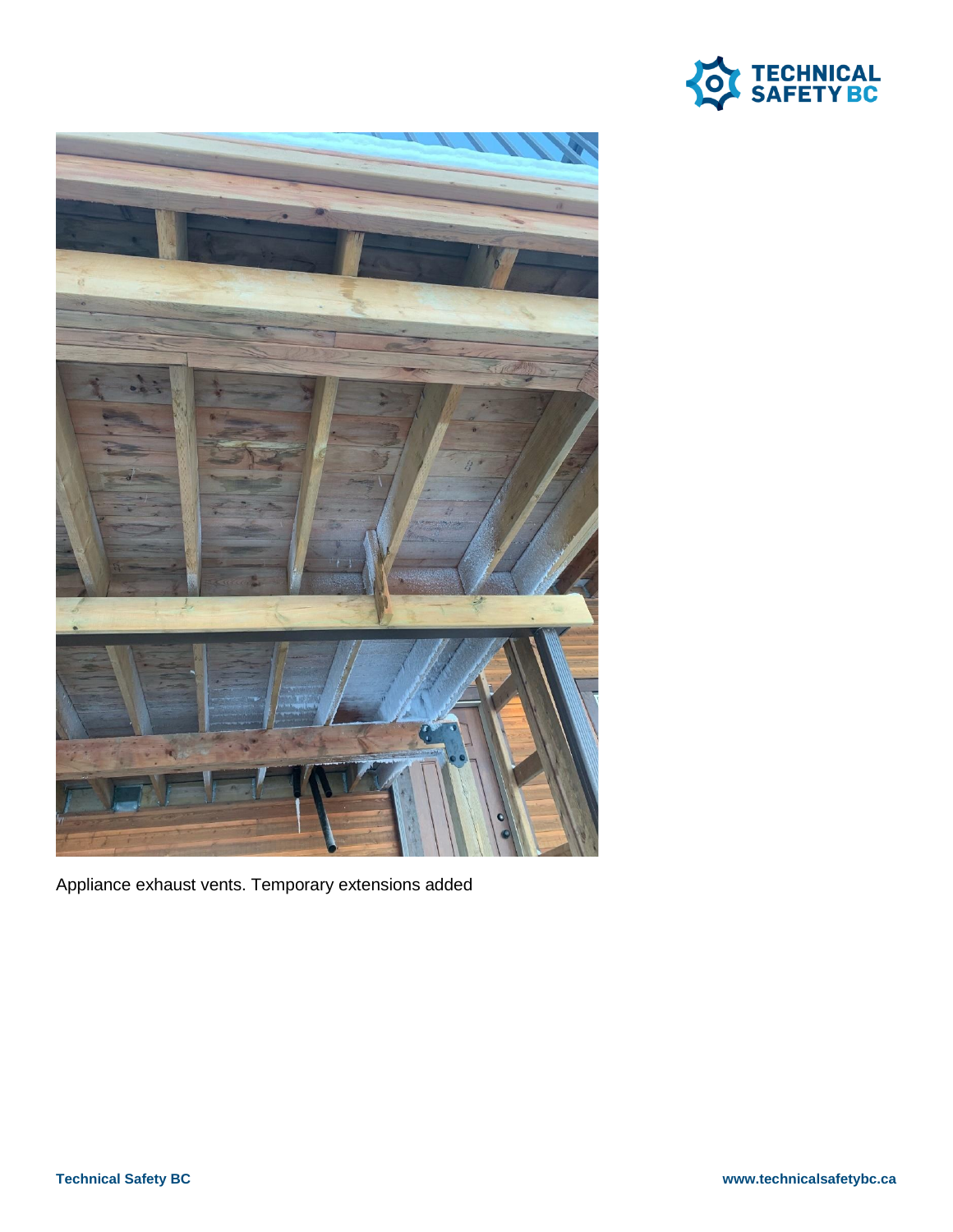



Two, of three gas appliances



New deck and location of gas appliance vent terminations before and after vents extended.